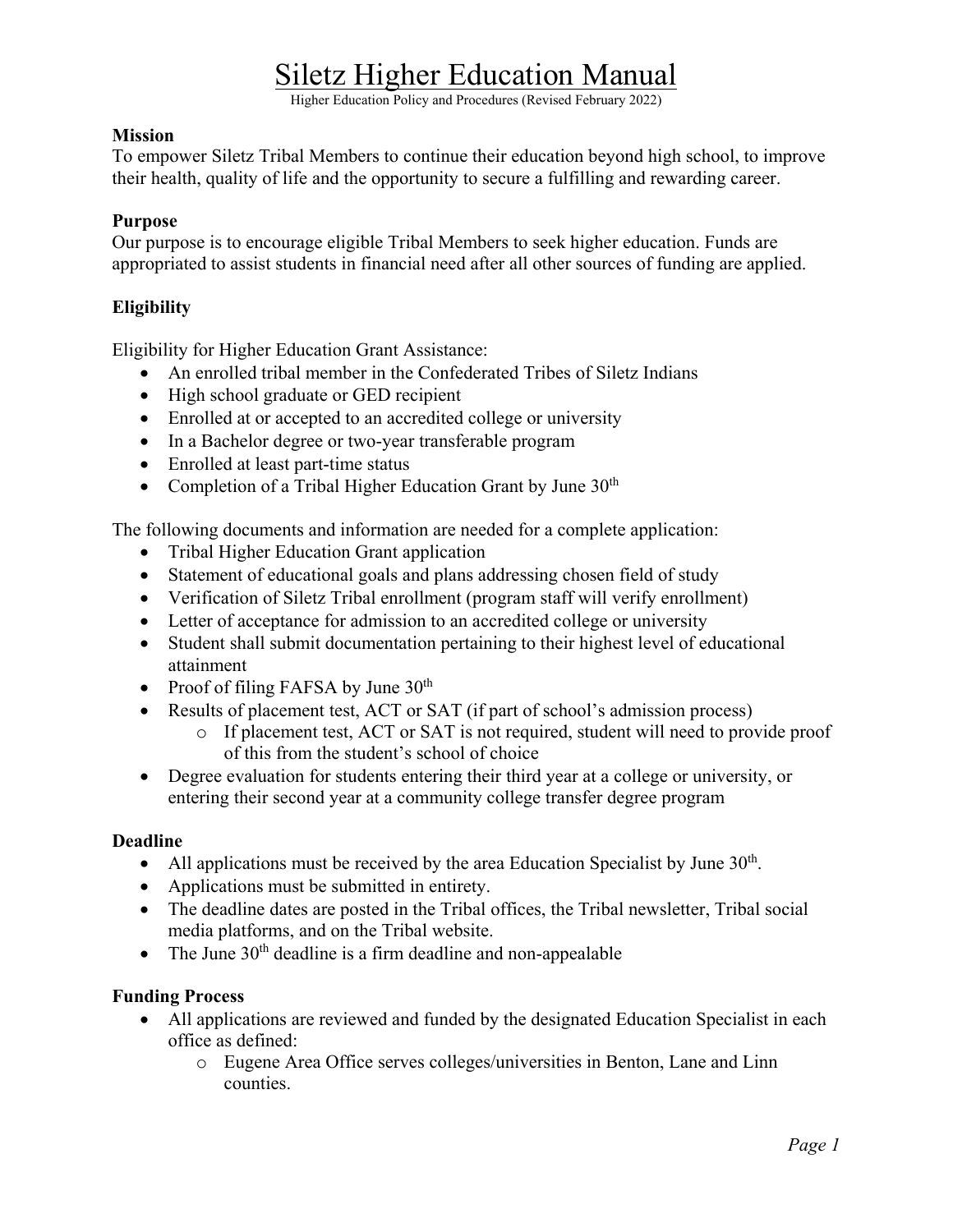Higher Education Policy and Procedures (Revised February 2022)

- o Portland Area Office serves colleges/universities in Clackamas, Multnomah and Washington counties, and the state of Washington.
- o Salem Area Office serves colleges/universities in Marion, Polk, and Yamhill counties, including Oregon State University.
- o Siletz Central Office serves colleges/universities in Lincoln & Tillamook counties as well as all other out of state colleges, excluding Washington State.
- Tribal Financial Aid Report is sent to colleges/universities on behalf of the applicant student.
	- o The Financial Aid Report determines the financial need of the student.
	- o The financial unmet need amount stated on the Financial Aid Report cannot be changed or over-funded Per Title IV funding requirements.
- Students attending in-state public colleges/universities will receive the cost of tuition and books or the unmet need according to the Financial Aid Report, whichever is less.
- Students attending out of state or private colleges/universities will receive the cost of tuition and books, the state average cost of tuition and books at the public/resident college/university level, or unmet need according to the Financial Aid Report, whichever is less.
- The authority for all approvals will be made according to established policies and procedures of the Confederated Tribes of Siletz Indians referenced in this manual.

# **Determination of Services**

## **Priorities**

First Priority: Continuing students in good standing based on academic achievement and financial eligibility.

Second Priority: Graduating high school seniors, first time adult applicants and students who have been in college and had an interruption.

### **Less than Full-Time Students**

- $\bullet$   $\frac{3}{4}$  time status: 9 to 11 credit hours
- Part-time status: 6 to 8 credit hours
- Students less than full-time status are eligible for the cost of tuition and books only
- Terms/semester limits will be prorated by the number of credits per term/semester

#### **Summer School**

- Grants to cover summer school expenses may be awarded to students whose degree program requires summer coursework.
- The need of summer term funding can be requested at the time of application.
- A letter from an academic advisor is required for consideration for summer school funding.

### **Private College Attendance**

• Students attending private schools will receive funding that is not to exceed the in-state base rate tuition for their state's college university system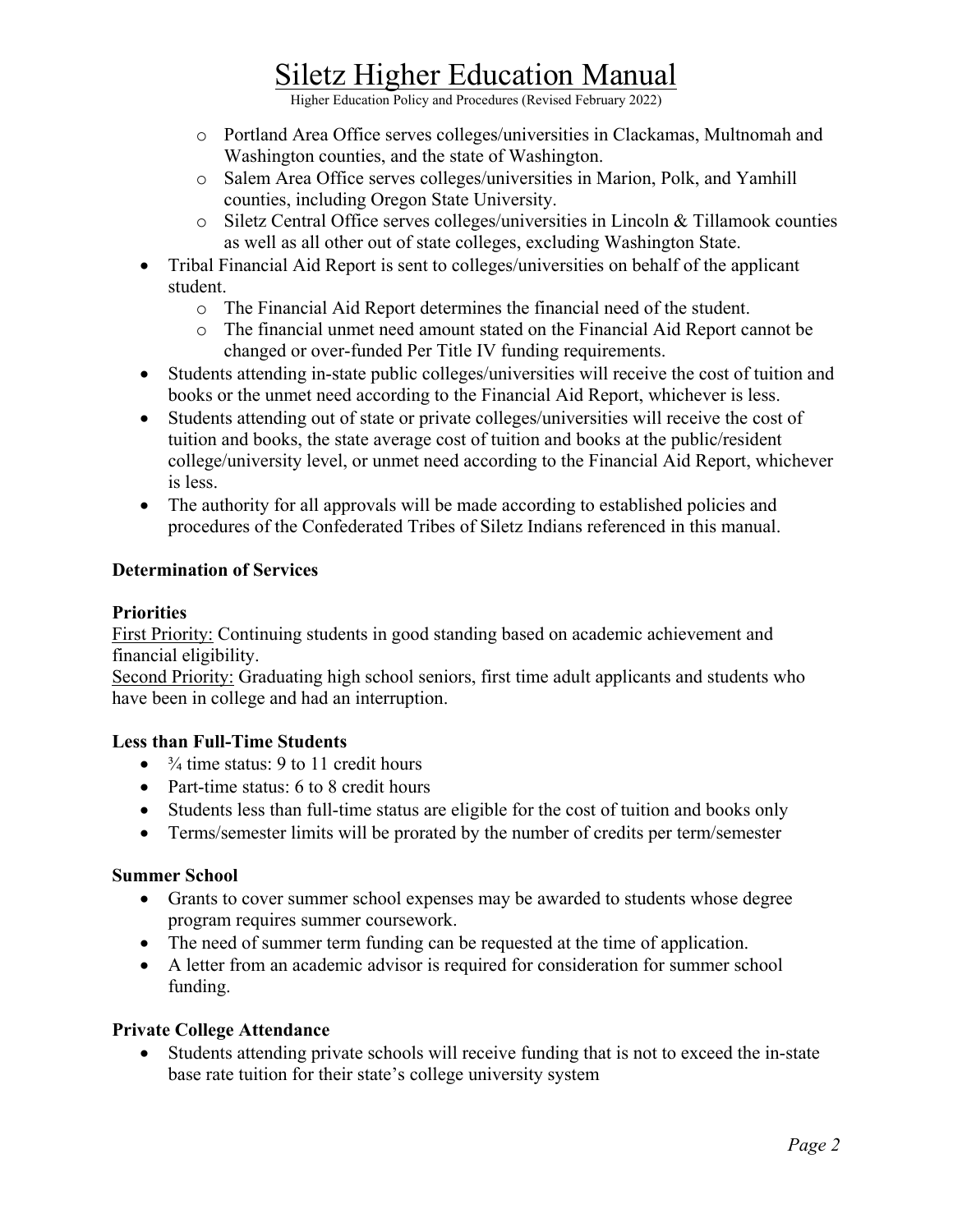Higher Education Policy and Procedures (Revised February 2022)

#### **Propriety Institutions**

- Propriety institutions may be reviewed for consideration with a letter of explanation form the student expressing why there are no other institutions that offer a similar program of study at a public or private institution
- Proprietary institutions will not be automatically eligible for funding and will follow the private school funding process.

#### **Dual Enrollment**

• Students enrolled in dual enrollment programs will be funded based off the budget where the student taking a majority of credits.

#### **Transfer Degrees**

• Students enrolled in transfer degree programs will receive a maximum of three years of funding at the community college level.

#### **Accreditation**

- 1. The college or university a student chooses to attend must be accredited by one of the following national or regional accrediting associations American Medical Association, AMA (all medical students)<http://www.ama-assn.org/>
- 2. American Bar Association, ABA (all law students)<http://www.abanet.org/>
- 3. Higher Learning Commission of Colleges and Schools, HLC <http://www.ncahigherlearningcommission.org/>
- 4. Middle States Association of Colleges and Schools, MSA<http://www.middlestates.org/>
- 5. New England Association of Schools and Colleges, Inc.-Commission on Institutions of Higher Education, NEASC-CIHE<http://www.neasc.org/>
- 6. New England Association of Schools and Colleges, Inc.-Commission on Technical and Career Institutions, NEASC-CTCI<http://www.neasc.org/ctci/ctci.htm>
- 7. Northwest Commission on Colleges and Universities, NCCU (formally Northwest Association of Schools and Colleges) http://www.nwccu.org/
- 8. Southern Association of Colleges and Schools/Commission on Colleges, SACS-CC http://www.sacs.org/
- 9. Western Association of Schools and Colleges/Accrediting Commission, WASC. http://www.wascweb.org

#### **Duplicate Service/Degree**

• Tribal Higher Education program does not cover a second degree of the same degree level, i.e. Associate or Bachelor Degree even if the first degree was earned without Tribal aid.

#### **Financial Aid**

Education Budget

1. The institution and Tribal Financial Aid Report system will determine the applicant's budget, along with the financial aid budget and the resources available. The amount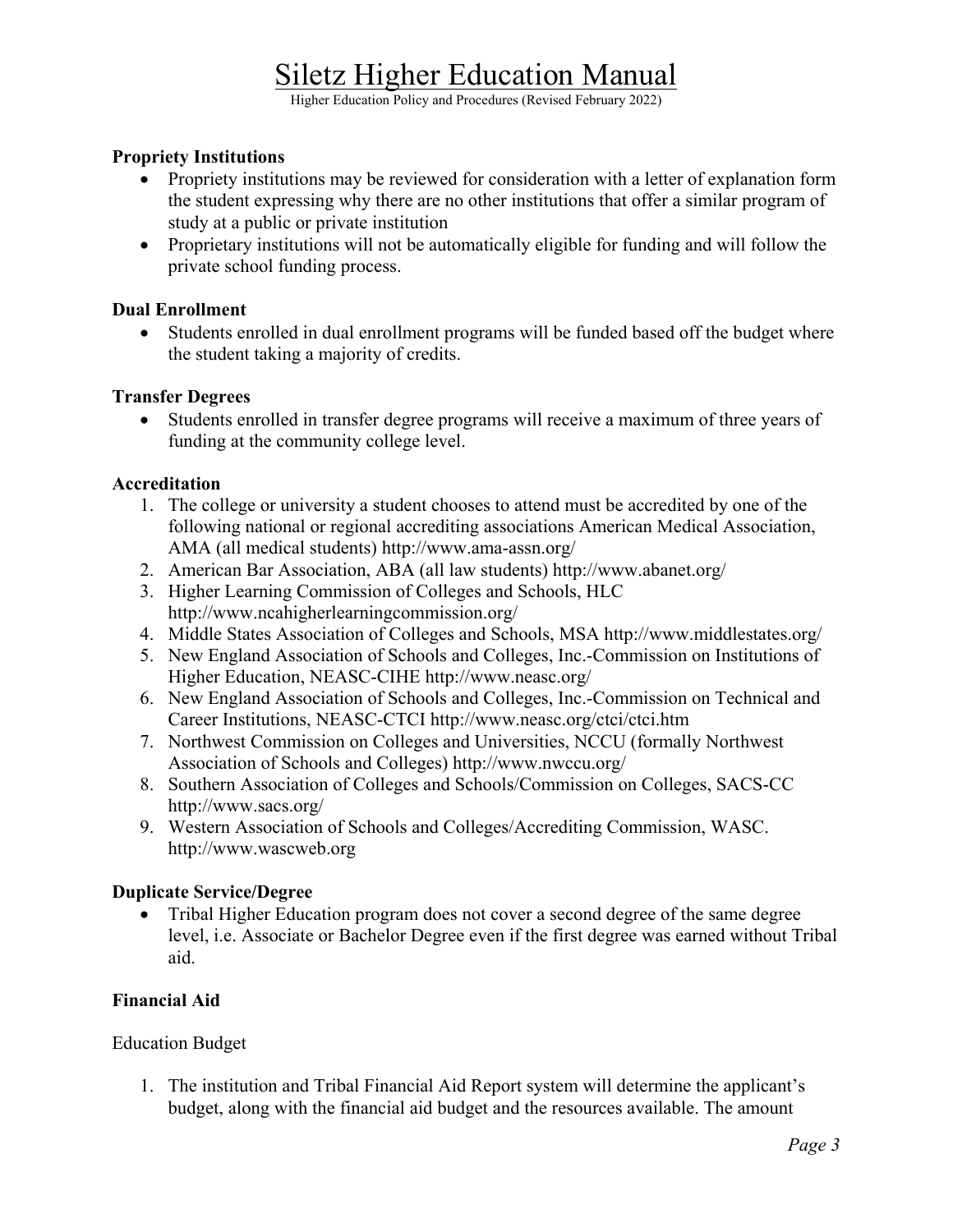Higher Education Policy and Procedures (Revised February 2022)

funded is based on information provided by the applicant on the Free Application for Federal Student Aid (FAFSA).

- 2. The school's budget, Expected Family Contribution (EFC), and resources are listed on the Tribal Financial Aid Report. The student's unmet need is determined by the school's financial aid department/office and reported on the Financial Aid Report form.
- 3. Determination of allocation for the unmet need is made by the Education Specialist based on the identified resources and budget listed of the Tribal Financial Aid Report.
- 4. Undergraduate students are eligible for awards for a maximum of eighteen accumulative quarters or twelve accumulative semesters to complete a Bachelor degree program.

### **College Based Aid and Other Sources of Financial Assistance**

An applicant is encouraged to apply for all available non- tribal aid for which they may be eligible. This includes all federal, state and college based aid, such as:

- Veteran's Benefits
- Social Security Benefits
- Pell Grants
- Supplemental Education Opportunity Grants (SEOG)
- Work Study (WS)
- Federal Stafford Loan Subsidized/Unsubsidized
- State Need or State Incentive Grants
- Tuition Waivers
- Nursing Student Loans
- Indian Health Service Scholarships
- American Indian Graduate Center (Graduate Students Only)

### **Determining Tribal Grant Awards**

- The Education Specialist is responsible in determining the amount of the award based off the Financial Aid Report completed by a representative of the school's financial aid office.
- When combined with other resources, the award amount shall not exceed the applicant's unmet need, or combined cost of tuition and books, whichever is less, as determined by the Financial Aid Officer at the college/university.
- The budget is composed of the following expense categories:
	- o Tuition and Fees
	- o Books and Supplies
	- o Lodging
	- o Transportation
	- o Personal Needs
	- o Other
- If the applicant is less than full time and is eligible for a tribal grant award, the education staff can only consider the costs for:
	- o Tuition and Fees
	- o Books and Supplies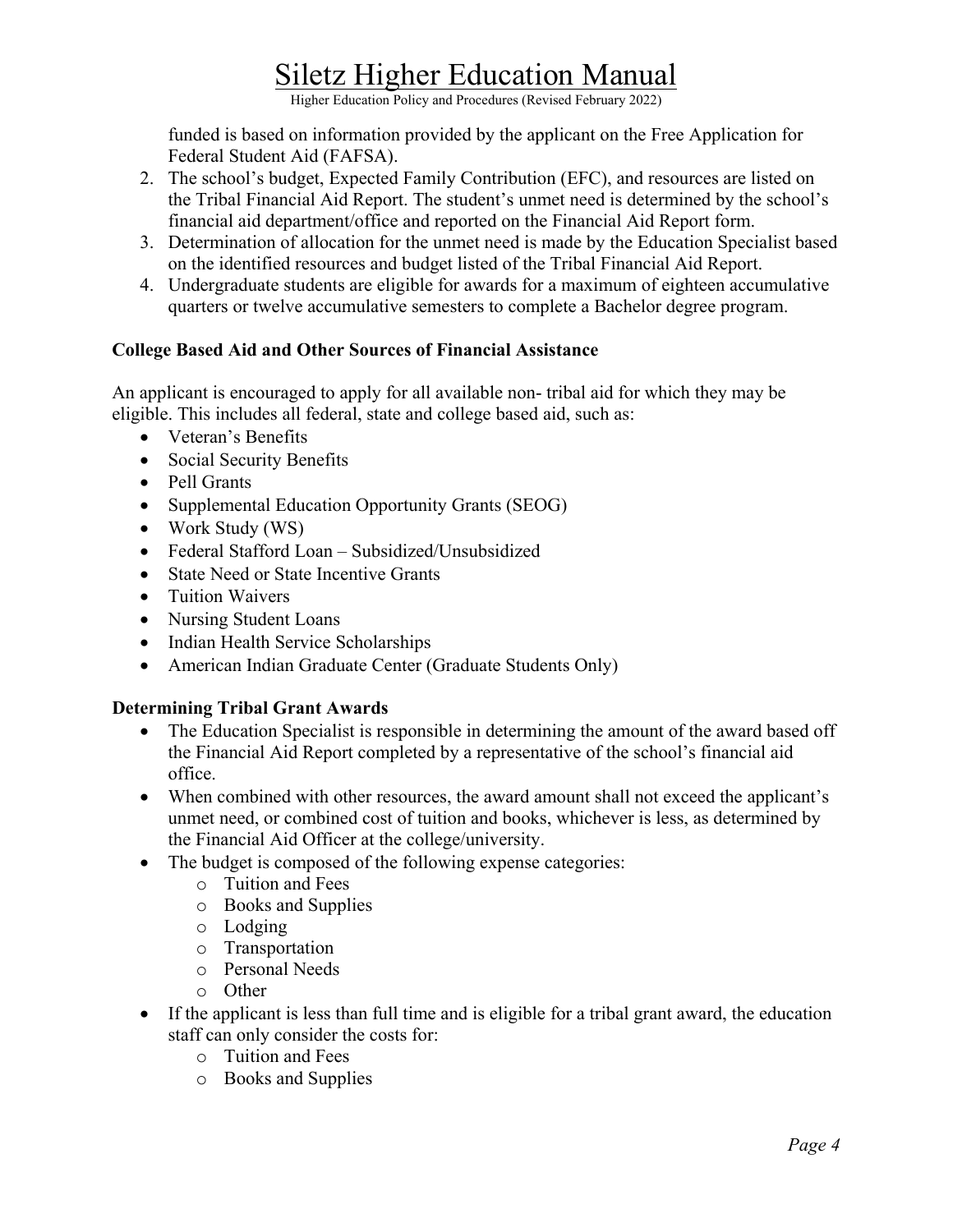Higher Education Policy and Procedures (Revised February 2022)

#### **Notification**

Tribal Education Specialist shall notify each applicant and the Financial Aid Officer of the determination of action taken on the application. This notification shall be in writing via email and include the following:

- 1. A copy of the completed Financial Aid Report, which shows the school budget, Expected Family Contribution (EFC), and all grants, loans scholarships, and work-study that was used to determine the tribal award.
- 2. Tribal award letter stating the amount awarded for the school year with a monthly or term/semester breakdown of funding distribution.
- 3. Scholarship Agreement form. This form is intended to outline the credit hour and GPA requirements of the Higher Education program
- 4. School Address Notification form. This form is intended to update the Higher Education program of student's school address, student ID number and school email.

#### **Applications Deemed Ineligible for Funding**

When an application is not approved, the Education Staff will notify the applicant and Financial Aid Officer in writing via email of the determination. This notification will explain the reason for the decision.

#### **A grant application can be deemed not approved for any of the following reasons:**

- Not an enrolled Siletz Tribal member
- Incomplete Higher Education Grant application.
- Failure to meet deadline dates.
- Not accepted by college or university by application deadline.
- Over the limit of 18 accumulative quarters or 12 semesters.
- Pursing a vocational or technical program.
- Taking courses that are non-degree courses.
- Attending a non-accredited college or university
- Depleted grant funds

#### **Payment of Grant Award**

- 1. Approved grant awards are paid by check to the recipient or in care of the Financial Aid department at the institution in which the student is enrolled. Awards will be made on a term/semester, or monthly basis and only after confirmation of satisfactory progress and all required documentation/forms are turned in.
- 2. Tribal Grant awards will be in the following categories:
	- a. Tuition/Fees
	- b. Books/Supplies
	- c. Subsistence
- 3. Financial Aid Officers will apply Tribal grant awards to the student account according to the disbursement policy of the institution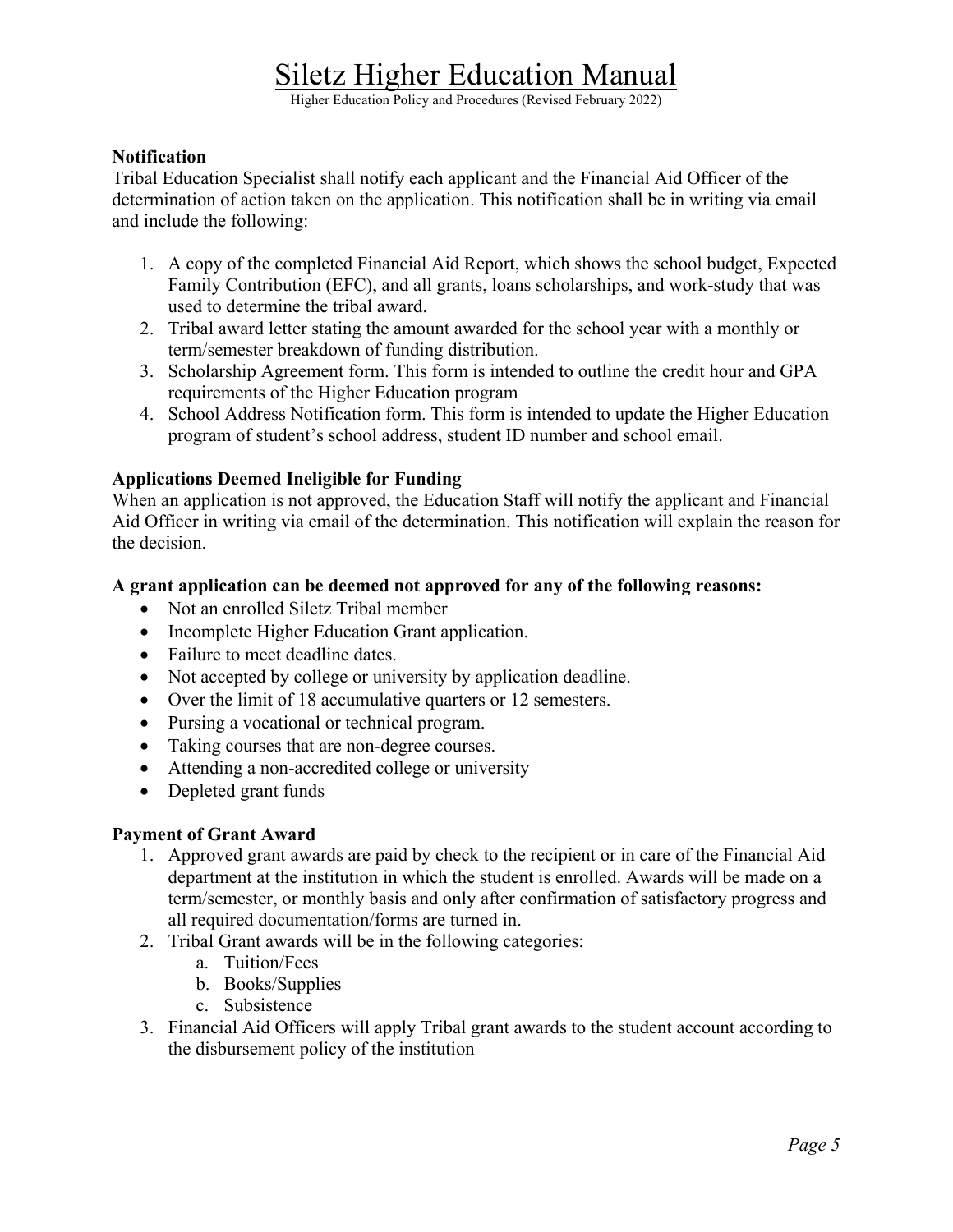Higher Education Policy and Procedures (Revised February 2022)

#### **Refund of Grant Awards**

When the recipient of a grant does not enroll or withdraws prior to an institution's final drop date, funds will need to be returned to the Tribal Higher Education program within 30 days of notice,

#### **Educational Requirements**

Students are contacted at a minimum of once per term/semester to monitor student's progress. Contact may be made by telephone, letter, or an onsite visit. All contacts are documented by the Area Education Specialist and maintained in the student's file.

#### **Requirements of Students:**

- Enrolled as full-time students with a minimum of twelve (12) credit hours per term/semester for undergraduate programs and nine (9) hours for graduate programs if tribal funding has been approved.
- Enrolled  $\frac{3}{4}$  time student with a minimum of nine (9) to eleven (11) credit hours per term/semester.
- Enrolled part-time student with a minimum of six  $(6)$  to eight  $(8)$  credit hours per term/semester.
- Maintain satisfactory progress while attending school by maintaining a minimum of a 2.0 grade point average (GPA).
- Students are required to submit a class schedule to the Education Specialist for each term/semester. Failure to provide a class schedule two weeks after the start of the term will result in cancellation of funds.
- Failure to submit grade reports within two weeks after the end of the term/semester may result in a delay or denial of future funding disbursement.
- Failure to submit any required program forms may result in a delay or denial of funding disbursement.
- Students are responsible for any tuition/fees not covered by the Tribal award.
- Attend beginning of the school year student meeting via Zoom.

### **Withdrawal from Classes**

Types of withdrawal:

- Voluntary
- Involuntary

### **Voluntary Withdrawal**

- 1. Reasons must be clearly defined and expressed by the student. College/university staff and Education Specialist may recommend withdrawal if in the best interest of the student.
- 2. Medical reasons may also be considered as voluntary withdrawal from classes but must be supported in writing by a physician or other medical practitioner.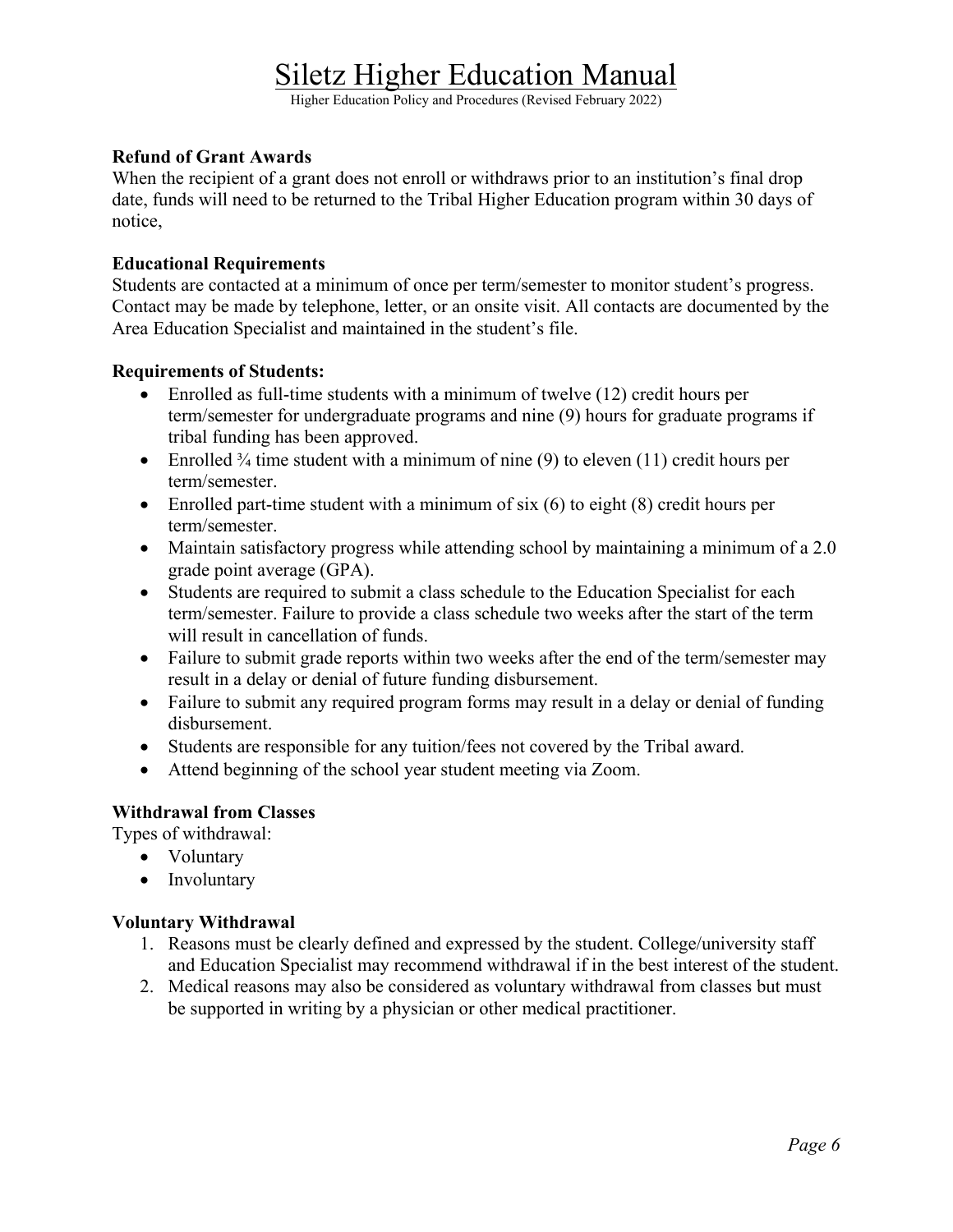Higher Education Policy and Procedures (Revised February 2022)

#### **Continuation after Voluntary Withdrawal**

- The student may continue their academic program if they made contact with Tribal Education Specialist prior to withdrawal and made official arrangements for continuing their education with the school.
- The length of interrupted status will be determined through consultation with the institution staff, student, Education Specialist and medical staff if needed.
- Students must meet all application deadlines established by the Tribal Education Program, the institution they plan to attend and by the Federal Financial Aid program.

#### **Involuntary Withdrawal**

- 1. When a student fails to meet minimum academic requirements set forth by the school and/or Tribal Higher Education program.
- 2. When a student Stops attending classes and is dropped from their institution.

#### **Reinstatement for Involuntary Withdrawal**

- Students who involuntarily withdraw are suspended and/or terminated from the Tribal Education program.
- Reinstatement is possible if the student follows the "Reinstatement Terms after Suspension or Termination" guidelines.

#### **Probation, Appeals, and Reinstatement**

#### **Probationary Status:**

- Student does not complete a minimum of 1) credit hours for full-time status, 9 to 11 credit hours for ¾ time status, or 6 to 8 credit hours for part-time status.
- Student does not maintain a 2.0 GPA.
- Student does not submit grade reports when required.
- Student withdraws without notification to Higher Education program.
- Student has not been responsive to Education Specialist.

#### **Notification of Probationary Action**

- 1. Written notification of probationary status will be sent out to the student via email after receipt of grade reports.
- 2. Notification of probationary status will include letter of probation and receipt of acknowledgement.
- 3. If a student does not turn in a grade report, student status will be determined when a student reapplies for services and is required to provide an updated unofficial transcript.

#### **Specific Terms for Disciplinary Actions**

- 1. A student on academic probation will sign a receipt acknowledging their probation and their obligations for the upcoming term/semester.
- 2. The receipt of acknowledgment is to be returned to the Education Specialist within ten days of receiving written notice.
- 3. Signed receipt of acknowledgment must be received by the Education Specialist before funding can be released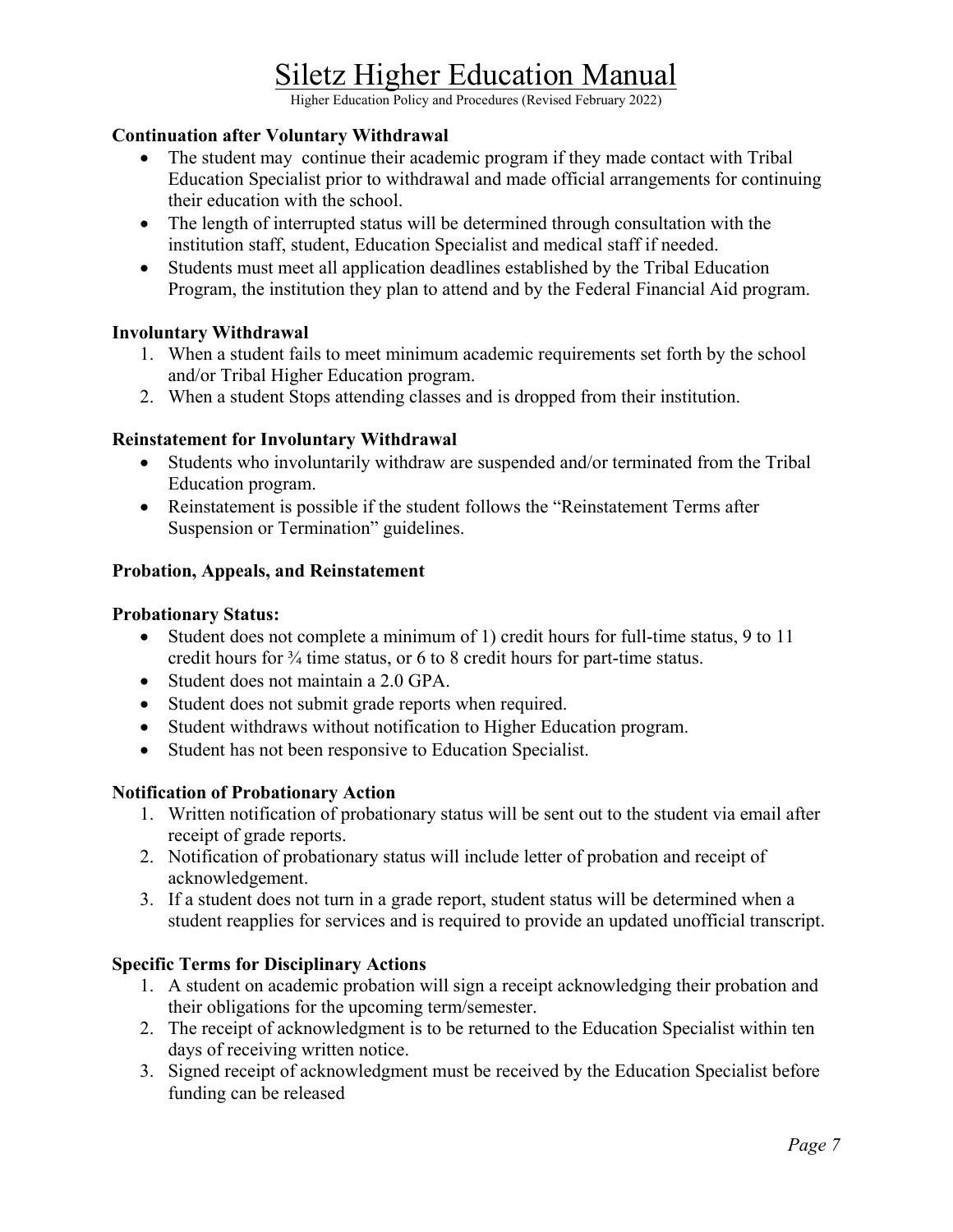Higher Education Policy and Procedures (Revised February 2022)

4. Probation is non-appealable

#### **Obtaining Reinstatement Status**

• After being placed on probation, the student has the next term/semester to earn a 2.0 GPA and maintain a minimum of 12 credit hours for full-time, 9 credit hours for  $\frac{3}{4}$  time, and six credit hours for part-time to be placed back in good standing.

#### **Suspension or Termination from Program**

#### **Student may be suspended or terminated from the Higher Education program if:**

- 1. Student does not meet the minimum requirement of a 2.0 GPA for 12 credit hours for full-time, 9 credit hours for  $\frac{3}{4}$  time, and 6 credit hours for part-time following probation from the tribal education program.
- 2. Student does not sign and return receipt acknowledging their probationary status.
- 3. Student does not provide evidence of progress by providing grade reports or progressive evaluations from their school.
- 4. Student does not maintain a reasonable standard of conduct as specified by the institution.
- 5. A student fails to provide a grade report may be terminated from the Tribal Higher Education program

#### **Notification of Suspension or Termination Action**

- 1. The Education Specialist will provide written notice via email of suspension or termination status to the student.
- 2. Reasons for suspension or termination will be outline in the letter.

#### **Reinstatement Terms after Suspension or Termination**

Students on suspended or terminated status will not be automatically reinstated. The students must also understand that there is no automatic entitlement to repeat services. Students may be reinstated if they provide the following:

- 1. Student is required to attend school for one term or semester on funding other than the Tribal Higher Education program and provide verification of passing the required number of credits/GPA set forth in letter of suspension.
- 2. Students have been suspended from the Higher Education program may not use another Tribal Education Department component to meet the reinstate requirement of paying for one term/semester.
- 3. Student must meet the annual Higher Education application and FAFSA deadlines if suspension crosses over academic years.

#### **Repayment**

- If a student withdraws from or drops out of school with no notification to the HE Higher Education program, and accepts funds fraudulently, the Tribal Education program may require all of the tribal award returned.
- Examples of fraudulently accepting funds
	- o Accept funds after dropping classes
	- o Accepting duplication of funds in error
	- o Accepting funds and not attending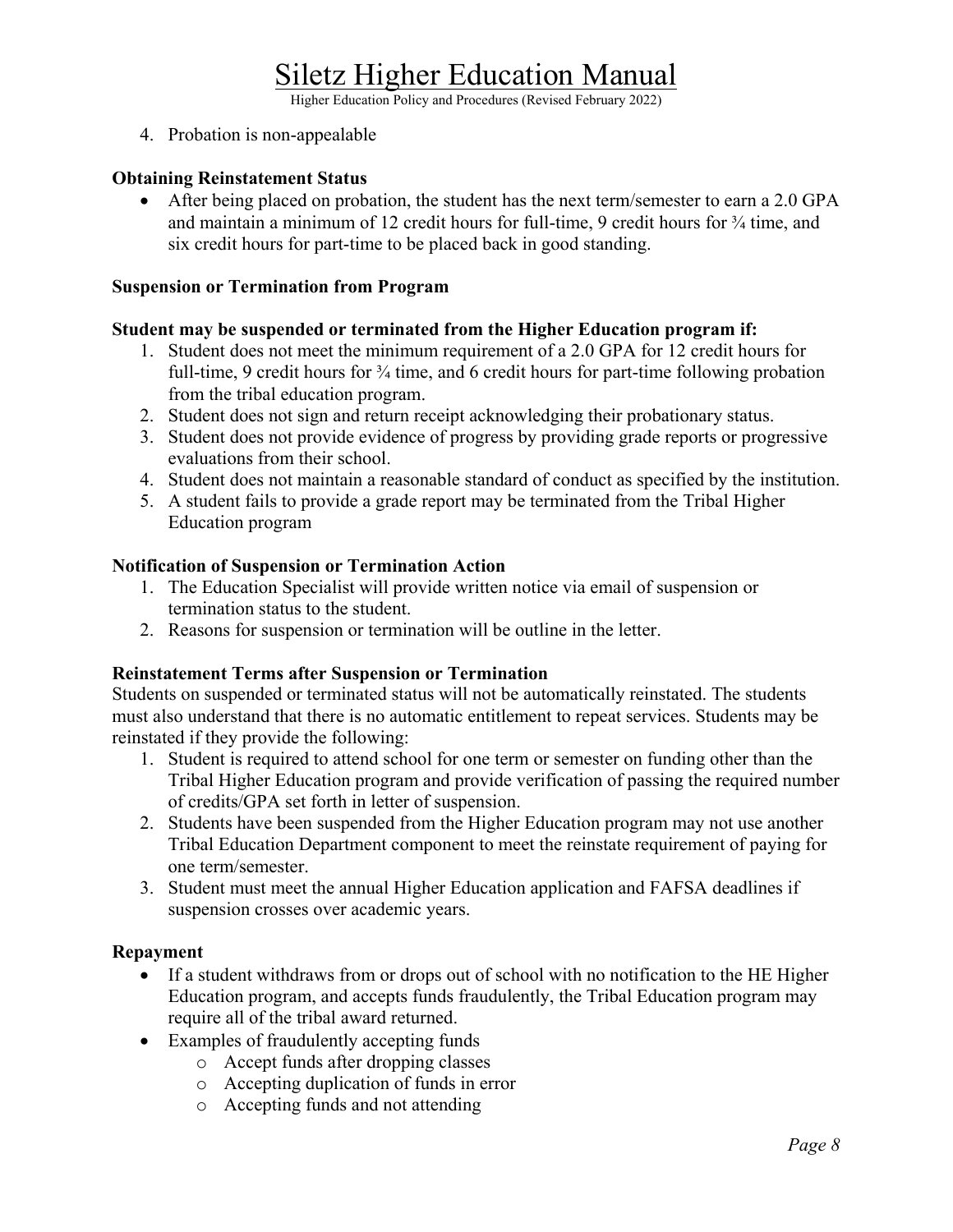Higher Education Policy and Procedures (Revised February 2022)

#### **Appeal Process**

Students suspended or terminated from the Higher Education Program may also appeal within five (5) days of receiving the written email notification.

A decision to suspend or terminate assistance may be appealed in writing or email to:

**Programs II Manager Confederated Tribes of Siletz Indians P.O. Box 549 Siletz, Oregon 97380**

The appeal should contain the following information:

- Copy of suspension/termination letter
- Relevant information the student wants the Program II Manager to take into consideration
- Reason(s) why the student believes the decision should be changed

Applicants or students who disagree with the decision of the Programs II Manager may appeal the decision to the Tribal Education Committee by writing a request to:

# **Siletz Tribal Education Committee**

#### **P.O. Box 549 Siletz, Oregon 97380**

- 1. The Tribal Education Committee is a committee established under Siletz Tribal Standing Committee Ordinance and is granted authority pursuant to the Siletz Tribal Court Rules and Procedures Code to make a final decision. For purposes of this Ordinance, the Standing Committee serves as a Lower Court. The Education Committee shall provide an opportunity to present evidence, confront witness and be heard.
- 2. The committee is obligated under this Ordinance to inform a party of their right to appeal.
- 3. That party has ten (10) days to appeal the Committee decision to the Chief Judge of the Siletz Tribal Court.

Further appeal rights are addressed in the Siletz Tribal Rule and Procedures Code, 3.63 Appeals from Standing Committees and Tribal Officials, (b) Right to Appeal.

#### **Student Records**

- 1. Student records are kept at the area offices in Portland, Salem and Eugene for students attending schools in those areas.
- 2. The student records contain the following:
	- o Application and documentation
	- o Financial Aid/CTSI award information
	- o School information, grades, and schedules
	- o Documentation of correspondence
- 3. Student files are maintained according to Siletz Tribal Policies and Procedures and applicable federal requirements.
- 4. Student records are accessible by the Education Staff, Programs Manager and General Manager or designee.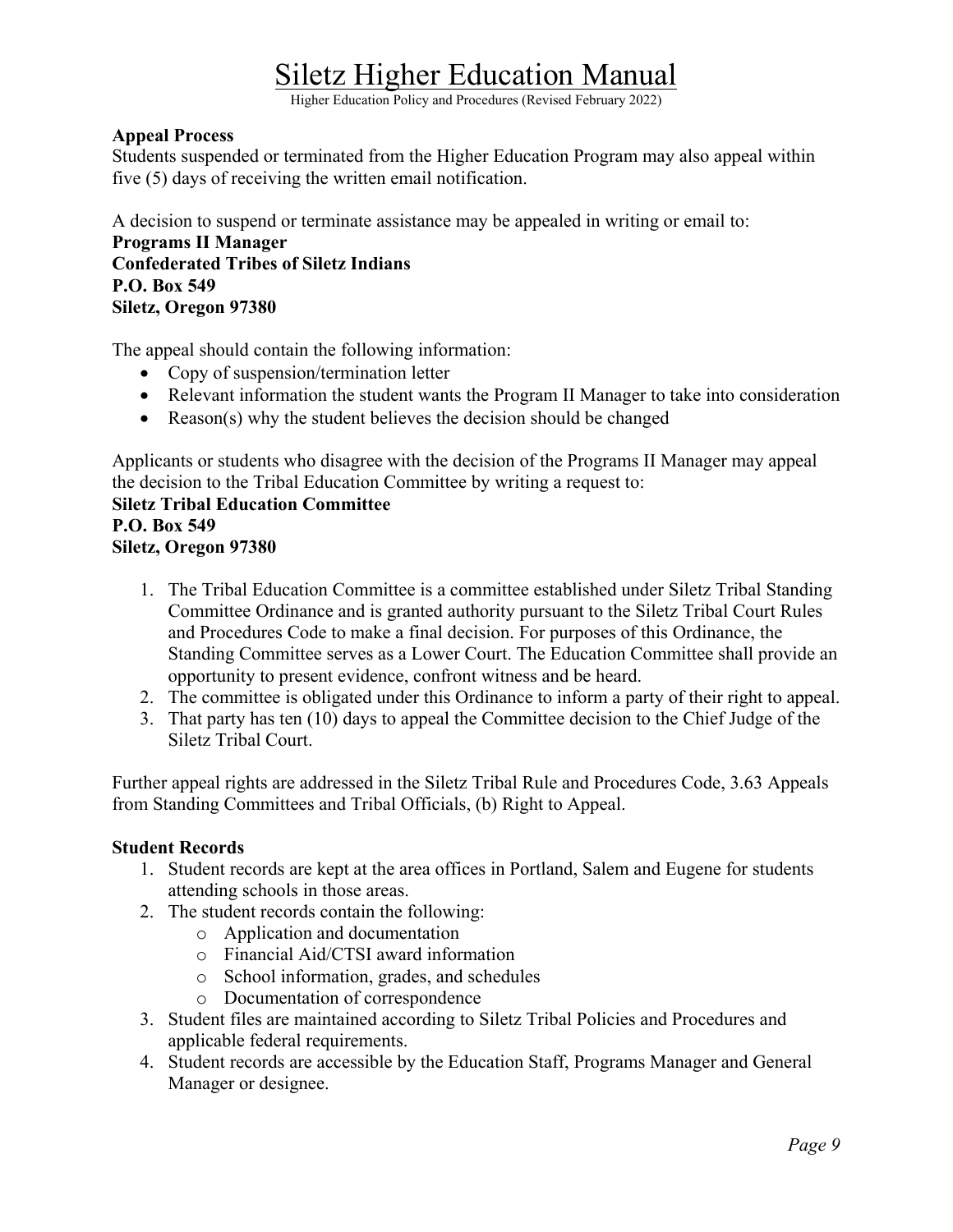Higher Education Policy and Procedures (Revised February 2022)

5. Records are only accessible with a Release of Information provided by the student. The release will provide specific authority, identify who has access, and identify specific records covered by release.

#### **Financial Records**

- 1. Higher Education grant funds undergo required tracking procedures for accounting purposes by the Confederated Tribes of Siletz Indians Accounting Department.
- 2. The Program II Manager and the Tribal Accounting Department provide a breakdown of student grants quarterly and annually, or monthly, if requested. The process is in accordance with the fiscal reporting requirements and procedures.
- 3. Final authority for distribution of funds to students is by the Tribal General Manager.
- 4. The Education Specialists and Programs Manager maintain individual records and cuff accounts.
- 5. These records are accessible to the Education Staff, Programs II Manager and Accounting Department as well as the General Manager.
- 6. Tracking procedures for accounting requirements are maintained in student records through check requests, signed receipts of checks and Financial Aid Report forms.

### **Graduate Funding**

#### **Eligibility**

- The applicant must be an enrolled member of the Confederated Tribes of Siletz Indians of Oregon.
- The applicant must be enrolled in a college or university that is state or regionally accredited.
- The applicant must submit a complete graduate grant application with all supporting documents by June 30<sup>th</sup>.
- Incomplete applications will not be accepted.
- The June  $30<sup>th</sup>$  deadline is a firm deadline and non-appealable

#### **Deadline:**

Applications are due June 30th each year. Please read the application carefully and submit all required documents.

#### **Application Process**

- Graduate Grant application
- Letter of acceptance for admissions with a program description from the university the student is enrolled at
- Statement of education goals and plans
- A complete college transcript(s) including all graduate and undergraduate coursework
- A copy of your undergraduate degree

#### **Student Responsibility**

- Students are responsible for updating the Tribe when contact information changes.
- Students must apply each academic year considered for funding.